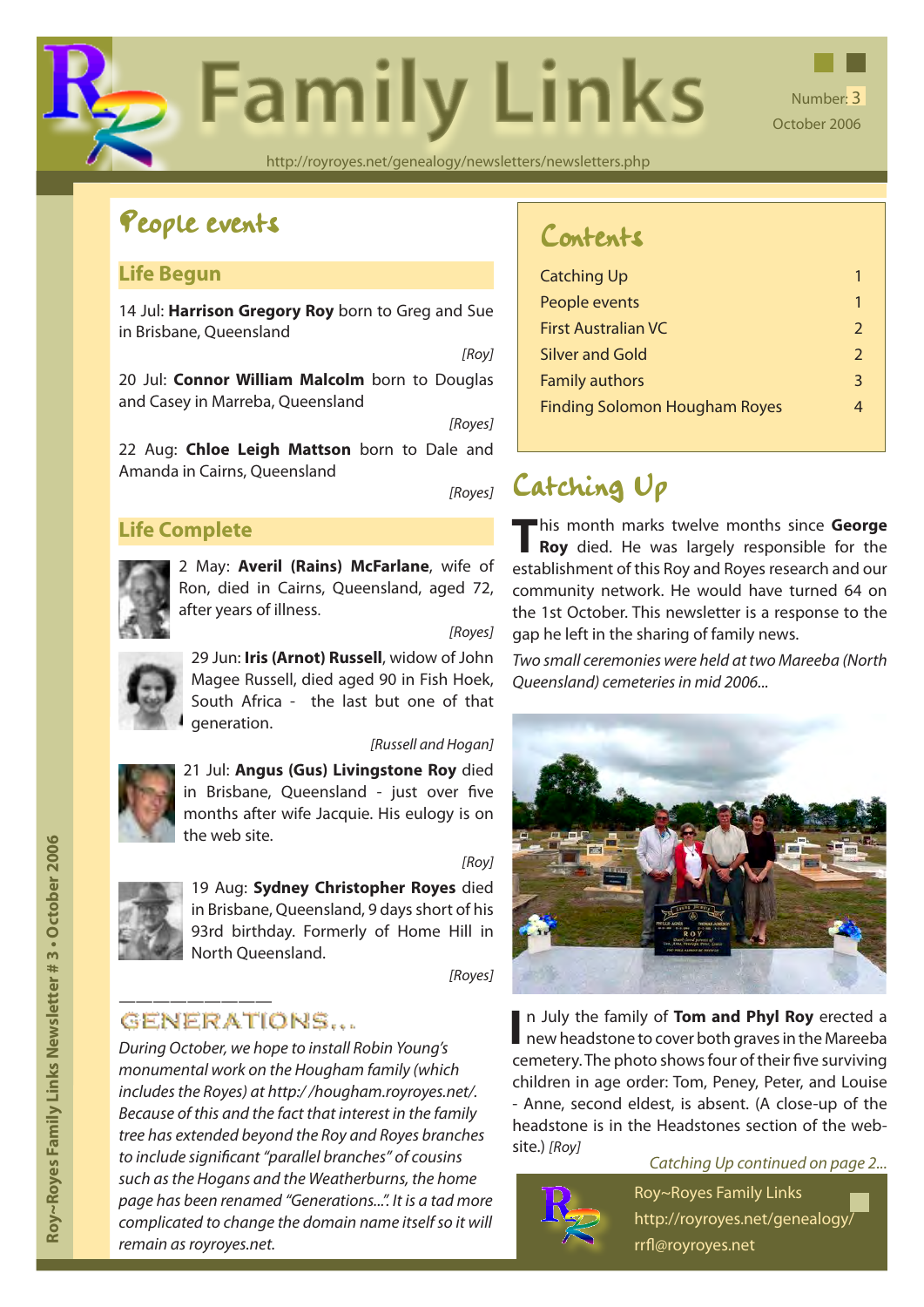#### **Catching up** *continued* **From the files**

<span id="page-1-0"></span>**2**



*Maurie, Marilyn, Ena and Bruce*

George Roy's ashes were interred<br>
in his mother's grave in the Mareeba Pioneer cemetery on 9 August. His father Maurie, sister Marilyn, widow Ena and brother Bruce were present from Cairns, Laidley, Rosewood and Sydney, with a number of cousins from both the Roy and Royes branches, and close friends. A family gathering then took place at Joyce (McFarlane) Trimble's home.

*[Roy and Royes]*

*Thanks for contributions: Ena Roy, Jack Hogan, Greg Roy, Irene Roy, Janine Boundy, Glenda Pollard*

*––––––*

#### A new section has been added to the web site:

*Most Wanted* is a section designed to highlight where it would be good to get some clarification or new knowledge on a particular person, family or event. Any help you can give would be most appreciated, so get on to that web search or, if appropriate, check out your local family history society! This section will eventually replace the Forum - an experiment that proved popular only with porn and drug suppliers!

### First Australian VC

**C**olonel **[Mark Sever](http://royroyes.net/genealogy/getperson.php?personID=I3480&tree=rr_tree) [Bell](http://royroyes.net/genealogy/getperson.php?personID=I3480&tree=rr_tree)** VC CB was the first Australian-born winner of the Victoria Cross while serving with the Royal Engineers (British Army) in what is now Ghana in 1874. He was later awarded the Companion of the Order of the Bath. He has a page in his honour at http://en.wikipedia.org/wiki/ Mark\_Sever\_Bell

I came across this information when following a lead on Emily Royes (his mother) that took me to the Australian

Pioneers Club newsletter and an Street surgeon. article on the Mark Bell Table. This article appears in [Mark's file](http://royroyes.net/genealogy/getperson.php?personID=I4756&tree=rr_tree).

## Silver and Gold

**T**he Hougham-Royes line has some eminent goldsmiths among its members. If you search the web for any of the names listed below, especially for images, you will find many pieces of silver and gold up for auction. Some of the

pieces are featured in the Gallery pages on our site.

**[Charles Hougham](http://royroyes.net/genealogy/getperson.php?personID=I2221&tree=rr_tree)** seems to have been the first, registering his first "mark" on 1 Nov 1769.

He and brother **[Solomon](http://royroyes.net/genealogy/getperson.php?personID=I2219&tree=rr_tree)** became partners by at least 1785, since that is the year of Charles' will and he so refers to Solomon.

Another Hougham, **[Henry](http://royroyes.net/genealogy/getperson.php?personID=I2217&tree=rr_tree)** son of Henry, was apprenticed to Solomon in 1789 - is this Solomon's nephew?

Solomon did not register his first mark until after his brother died in 1793.





I searched for Mark on the web and discovered many references to him. The Wikipedia page



also confirmed a suspicion I had had - that Emily and family had returned to England at some point. We can now nail that down to about 1847-1850.

Another son of Hutchinson and Emily Bell was Hutchinson Royes Bell, who became a successful London Harley

*[Royes]*

In September 1817 a joint mark in the names of Solomon Hougham, **[Solomon Royes](http://royroyes.net/genealogy/getperson.php?personID=I2225&tree=rr_tree)** (who had been apprenticed to Solomon Hougham) and John East Dix was registered. This is a famous partnership and it is surprising



that their joint mark lasted just under 12 months, for Solomon Hougham died in August 1818. Solomon Royes and John East Dix then established a

joint mark and this partnership apparently lasted only 20 months when Solomon entered his own separate mark. Solomon closed his business in about 1824 and retired to Jersey in the Channel Islands. He died in 1842.

*[Royes and Hougham line]*

*Check out the following site and its links: http://www.silversugartongs. com/london/London.htm*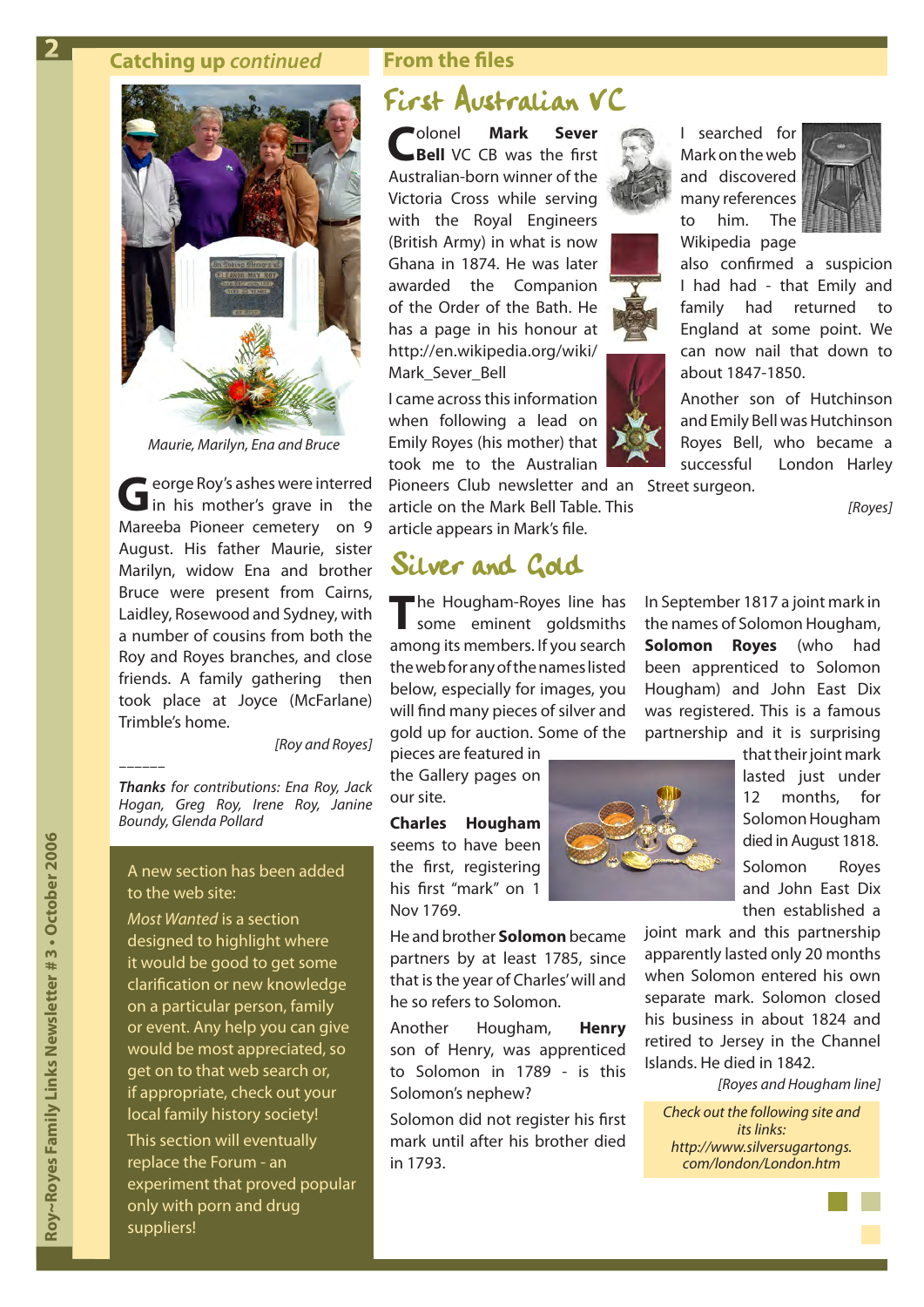#### <span id="page-2-0"></span> **Feature**





GILLIAN ROYES, PH.D. CANDACE KASPERS, PH.D.





## Family authors

I thought it would be fun to identify family members who are authors:

The Royes sisters of Jamaica, **[Heather](http://royroyes.net/genealogy/getperson.php?personID=I4474&tree=rr_tree)** and **[Gillian](http://royroyes.net/genealogy/getperson.php?personID=I4473&tree=rr_tree)**, are a versatile pair. Together they edited *Jamaica Farmers' Guide* (1988). But that's not all!

**H**eather is a HIV/AIDS<br>
consultant and in that capacity has written or



co-written at least a dozen published papers on homosexuality and HIV/AIDS in the Caribbean context. She is also a poet and has been publishing since the 1970s and many of her poems have been included in anthologies such as the Heinemann Book of Caribbean Poetry, Penguin Book of Caribbean Verse, the Oxford Book of Caribbean Verse and Seven Jamaican Women Writers. Prizes have included Silver and Bronze medals in the Jamaican Festival Literary Competiton. Two volumes have been published: *The Caribbean Raj (1996)* and *Days and Nights of the Blue Iguana* (2005).

Gillian is an instructor at Georgia State University and does consulting on the side. She is known for



her weekly column in the *Jamaica Observer* on the subject of stress and relationships. She is author of *Business is Good: A History of Canning and Company in the Caribbean* (2000), co-author (with Candace Kaspers) of *Sexcess: The New Gender Rules at Work* (2004), and is working on two other books - one with a colleague on immigrants in the workplace.

*Heather and Gillian are Royes (and Hougham) descendants*

**[Alissa Baxter](http://royroyes.net/genealogy/getperson.php?personID=I3232&tree=rr_tree)** was born<br>**A** in South Africa, and studied at the University of Natal, Pietermaritzburg,



attaining a first class BA in Political Science and French, before furthering her French studies at the Alliance Francaise in Durban and the Eurocentre in Lausanne, Switzerland. She then

worked for Emirates Airlines as a flight attendant and was stationed in Dubai. Alissa returned home in 2001 to pursue her first love of writing, and *The Dashing Debutante* was published. She went to London to carry out research for her second novel, *Lord Fenmore's Wager*, which she wrote when she returned to South Africa.

These two books are available as e-books - download at http://www. belgravehouse.com/ . (You can read the first chapter on line.)

Then in 2004, she branched out of the historical romance genre and wrote her first chick lit novel (popular fiction written for and marketed to young women), *Send and Receive*, which was published in 2005. *Send and Receive* is the first ever South African chick lit novel, and it is set in Durban.

Alissa currrently works at M-Net - a South African pay TV channel, based in Johannesburg. She works as a content creator for International Shows for M-Net's websites. (M-Net channel and M-Net Series - http://www.mnet.co.za ) *Alissa is a Russell descendant.*

**[Anne Phelan](http://royroyes.net/genealogy/getperson.php?personID=I442&tree=rr_tree)** writes poetry - see http:// www.angelfire.com/pe/ paramountpoetry/Phelan.



html - and short stories. Some of her work is on the Roy~Royes Family Links web-site - there are two documents listed under Histories, or you can click on her name and find links to the documents. They are titled: *Poetry by Anne Phelan* and *Wreck of the Sea Horse*. *Anne is a Hogan and Russell descendant.*

### **C**olonel **[Mark Sever Bell](http://royroyes.net/genealogy/getperson.php?personID=I3480&tree=rr_tree)** VC CB has

some published papers to his credit - two on the history, geography and culture of N.E. China (1884 and Jul 1886) for British



Intelligence, plus what appears to be a presentation to the Royal Geographical Society on Russia and England in Central Asia. He travelled extensively through China and the East.